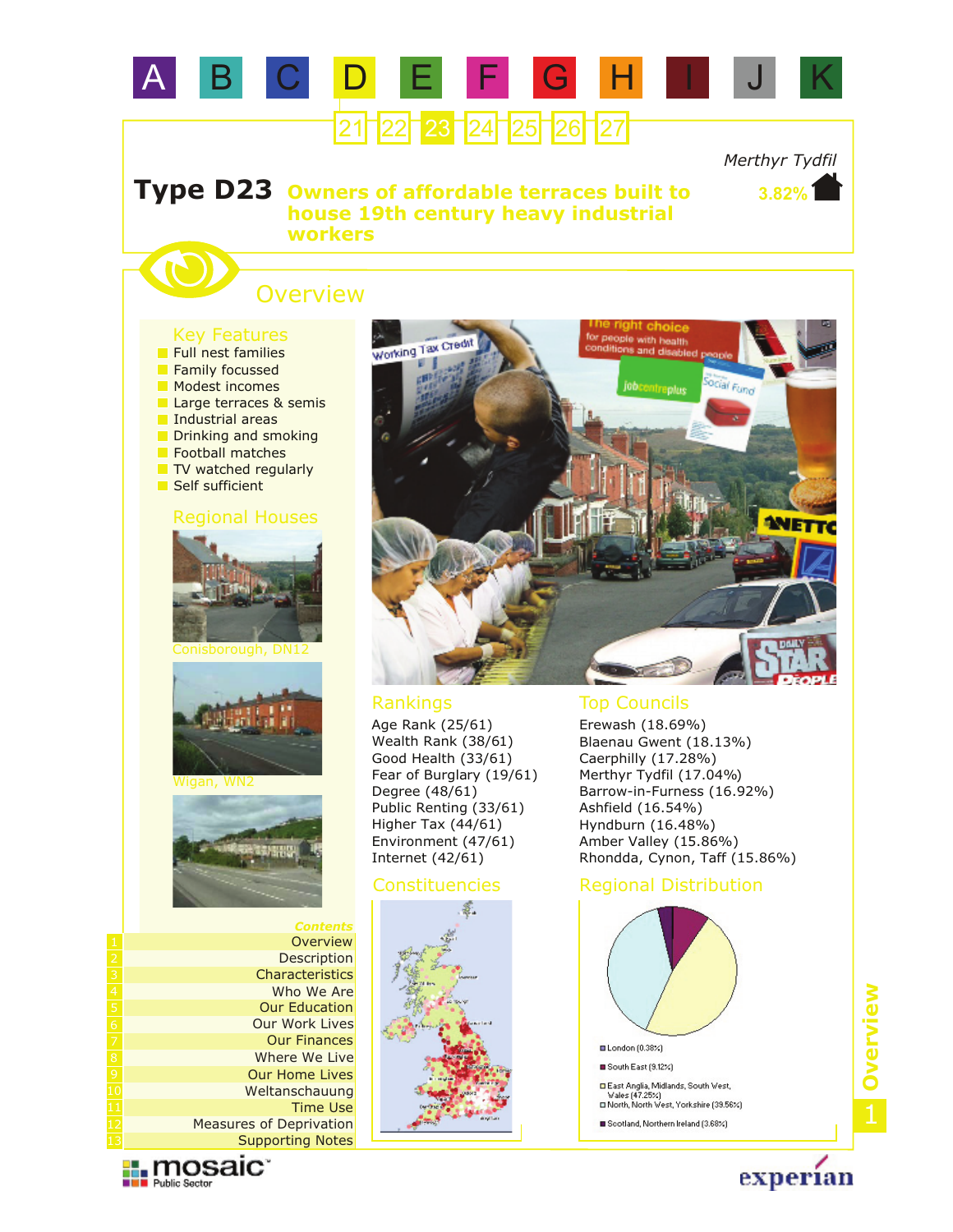

#### **Type D23 Owners of affordable terraces built to house 19th century heavy industrial workers**

*Type D23* contains owners of older, comfortable but unpretentious houses, often in ex-mining areas, who work in manufacturing and assembly plants.

#### **Key Features Communication**

TV watched regularly Football matches Modest incomes Large terraces & semis Industrial areas Self sufficient Drinking and smoking Family focussed Full nest families

**Receptive** Tabloid press **Unreceptive** Internet Telephone advice lines Direct mail

## Description - Public Sector Focus

Education These are not areas of high academic attainment. Compared to the average, most adults in *Type D23* areas will have left school with few, if any, qualifications. Some will have enough to form a solid foundation, but less than half the national proportion have a degree. Their children, following the home influence, fare little better. Constantly behind their peers throughout their education, albeit not by much, it is likely that many will fail to achieve 5 or more good GCSEs. However, the fact that they don't lag too far behind means that a significant number will obtain a number of GCSE's at lower grades. It is not surprising that university admission rates are low. These areas are not generally ethnically mixed, so most children have English as a first language.

Health Whilst by far not the most unhealthy of the Types, Type D23 has above average rates of hospital admissions. This is reflective of a lifestyle that shows little conscious regard for health. Healthy foods are relatively uncommon; instead there is a tendency towards the unhealthy, especially after the all too common Saturday night out drinking heavily. Many of these people are also likely to be heavy smokers, although they do take at least a moderate amount of exercise through their leisure activities. The primary medical concerns for these people at present are respiratory diseases, although the lifestyle may well bring on other problems in the future. They are relatively unlikely to have private medical insurance, so much of the pressure will be on the NHS.

Crime Type D23 views their neighbourhoods as acceptable places to live, despite some problems with teenagers and with drug dealing. Fear of crime reflects the national norm, whilst property-related crime is slightly above average. These people are generally dissatisfied with the way any offence is dealt with, and with the police overall.

Finances Well over 40% of this Type do not pay income tax, and of those that do the vast majority pay at the lower rate. Some people have savings and investments, but many have insufficient funds beyond meeting their basic living costs and their social life. However, take-up of state assistance is not significantly different from the national average, and bills are usually paid on time by the majority.

Environmental Issues These people do not really consider environmental issues. They purchase small and lower medium sized vehicles out of necessity rather than desire, and typically have an average annual mileage.



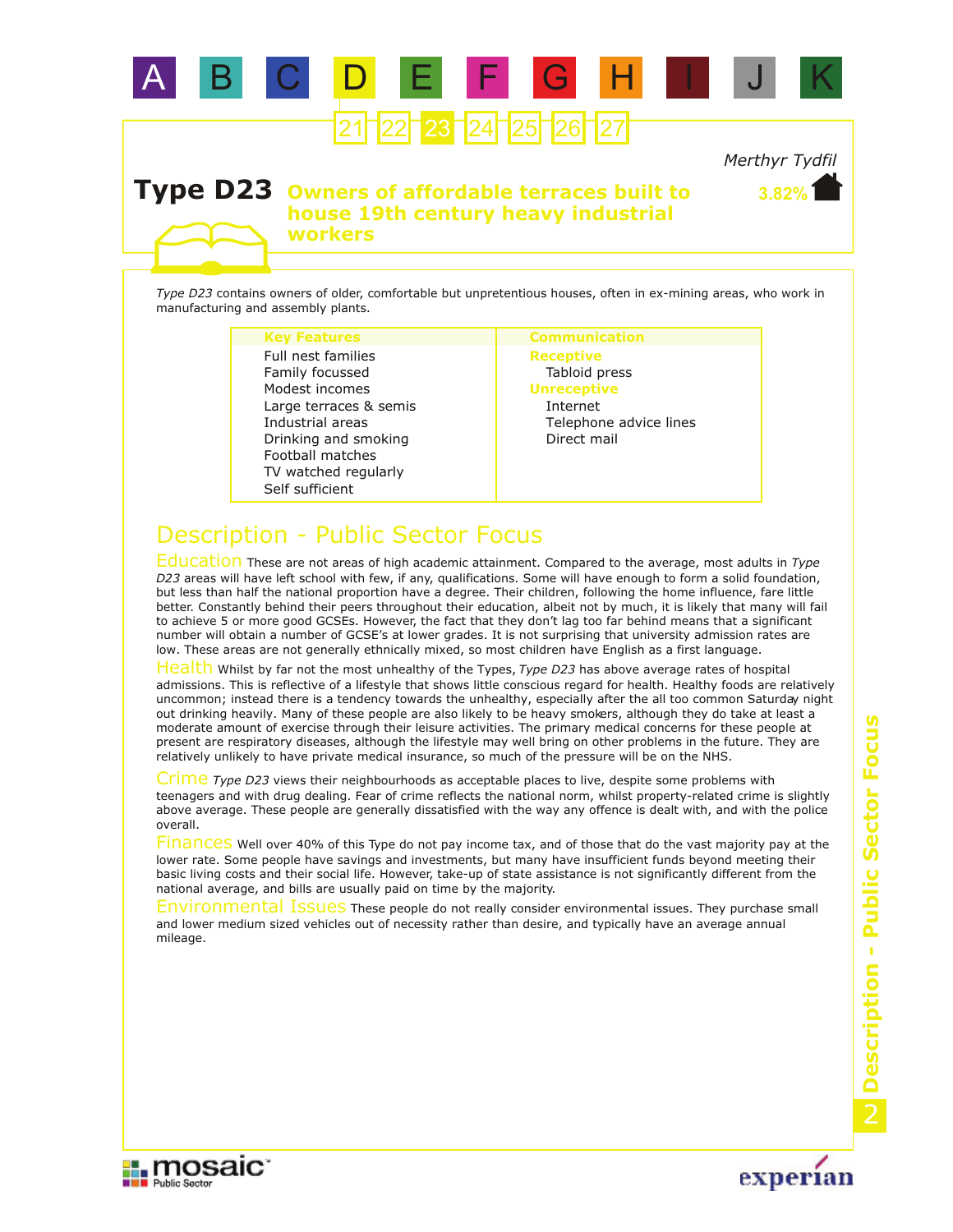

#### **Type D23 Owners of affordable terraces built to house 19th century heavy industrial workers**

## Description - Sociology and Environment

Summary Type D23 contains owners of older, comfortable but unpretentious houses, often in ex-mining areas, who work in manufacturing and assembly plants.

Demography People in *Type D23* live in communities that for generations have relied on mines and manufacturing plants for their employment, and on their own hard work to fund the purchase of the homes they live in. These are self sufficient, family oriented people. Many were not brought up in a culture where education was seen as a prerequisite for a successful career. Instead, an early marriage, an industrial apprenticeship, and a mortgage on an older but nevertheless spacious house set the framework for their lifestyle. The common sense virtues of reliability and responsibility are valued more highly than creativity or individual style. In these households both men and women, and quite often grown up children too, will be working locally in adequately paid factory jobs, whether as supervisors, skilled craftsmen or routine assembly operators. These people are described by development agencies as a 'good' labour force, co-operative yet not overly demanding. Most households will have at least one child and often a single car. The population is marked by an absence of people from ethnic minorities.

Environment Neighbourhoods of *Type D23* are most common in the Welsh mining valleys and in the Midlands coalfields where, unlike South Yorkshire and Durham, there has been a long tradition of owner occupation. They are particularly common in the early twentieth century mining districts where coalmines are found mixed in with processing plants and foundries, and where houses are therefore not all of one period. *Type D23* housing consists of some better quality late Victorian and Edwardian terraced housing, often with interesting detailing, typically offering a bay window and small front garden. In the Midlands, neighbourhoods of *Type D23* often contain estates of basic inter war semis as well as Edwardian terraces, typically with a bow window but little further ornamentation. Cars will be parked on the road and public houses will often be more evident than corner shops. Much of the shopping is of rather poor quality, in rather old-fashioned shops on street corners and along the more important roads. These areas generally have poor access to the retail parks and modern suburban centres found in larger cities.

Economy Neighbourhoods of *Type D23* are generally found in those areas of the country where employment has held up notwithstanding the demise of the mining industry. When these neighbourhoods were built, wage rates would have been relatively high. They are now areas of lower than average wages. Nevertheless unemployment rates are below the national average. The types of jobs people have tend to be ones which offer overtime and which allow younger people to earn as much as, or more, than their older colleagues. This, and the low take up of further education, makes it quite possible for young people to afford their own homes at quite an early stage in their career. With the decline of mining in nearby communities, many of these neighbourhoods have benefited from the efforts of regional development agencies to introduce new industry to their areas in the form of large new industrial estates such as those in Treforest and Bridgend in South Wales.

*(Continued)*

experian

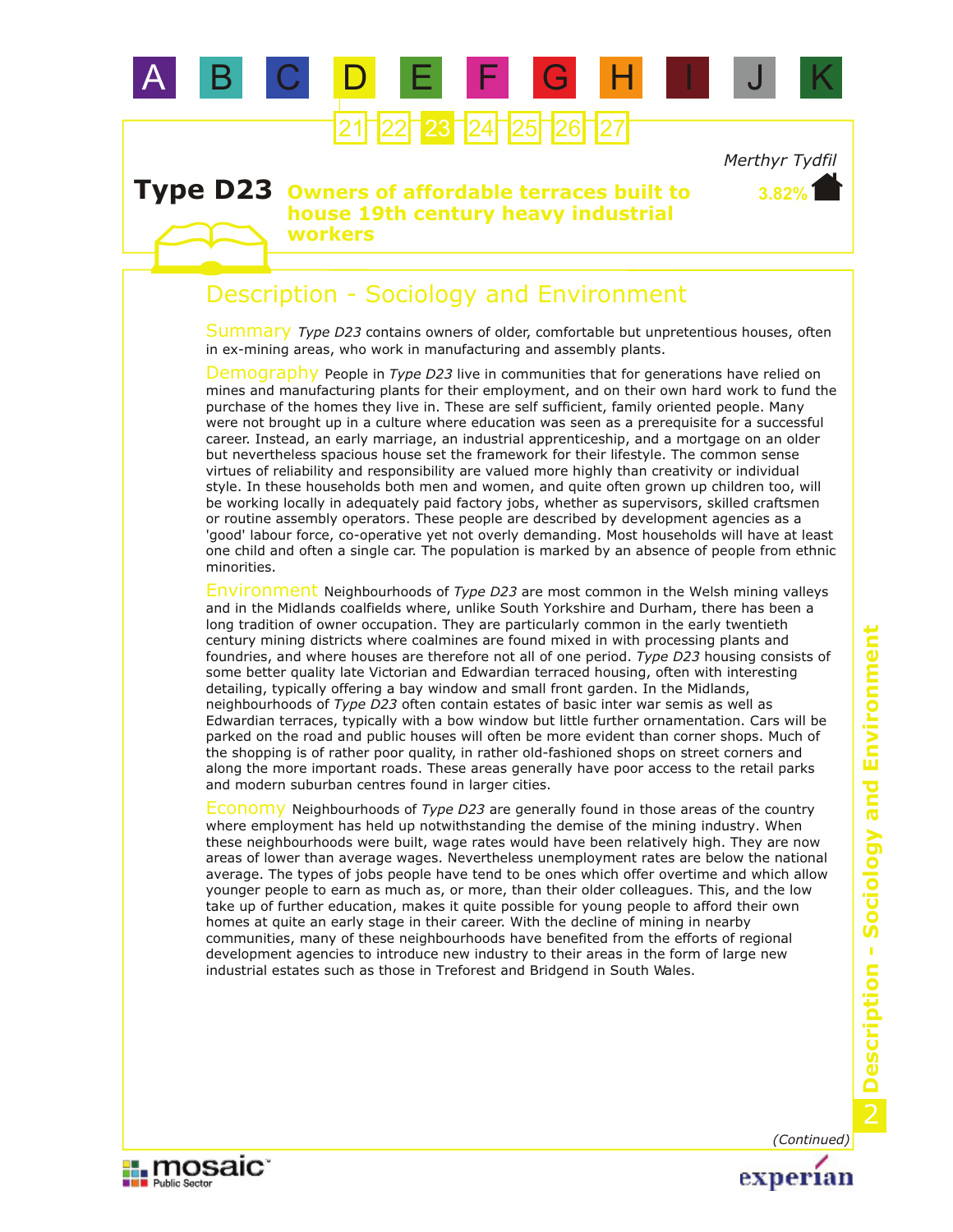

#### **Type D23 Owners of affordable terraces built to house 19th century heavy industrial workers**

## Description - Sociology and Environment *(Continued)*

Consumer Values Type D23 is a culture that values responsibility, reliability and consistency over flair and self analysis. People have a particularly local orientation, having mostly been brought up in the community in which they live and enjoying the support of an extended family network. Few people will have been exposed to external cultures, whether of immigrants or of urban professionals. Few will have travelled abroad other than on holiday, when they would have been quite happy to eat English food and drink English beer. Pubs and drinking are important features of life in these neighbourhoods, and drunkenness and marital disputes are more serious sources of trouble to the police than malicious crime. Politically *Type D23* has been the traditional Labour heartland. However with the demise of the mining industry and the consequent weakening of the influence of trades unions, these are areas in which New Labour has performed relatively poorly during recent general elections.

Consumption Patterns *Type D23* spends a high share of its disposable income on smoking and on drinking. It also represents quite a good market for do it yourself products..

Change As mining becomes a more distant memory and as UK manufacturing specialises in higher technology products, it is likely that neighbourhoods of *Type D23* will take on a more suburban, dormitory character. Increases in perceived levels of crime and of congestion in big cities may work to the advantage of what are essentially small town communities, provided their monochrome culture can become more accepting of incomers with backgrounds different to their own.



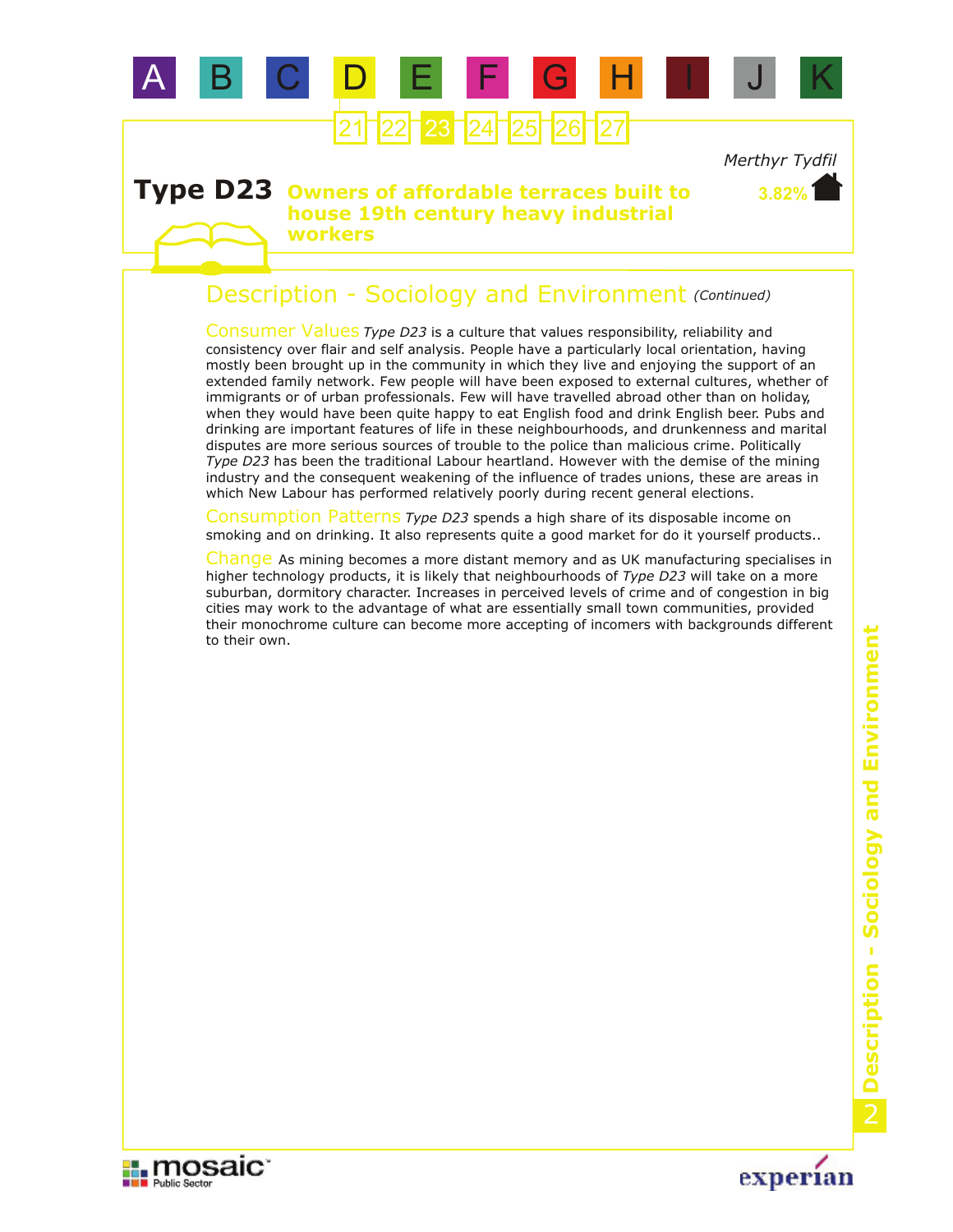

#### **Type D23 Owners of affordable terraces built to house 19th century heavy industrial workers**

## Description - Culture and Consumer Psychology

These people live in reasonably large terraced or semi-detached houses near to industrial areas, often where mining is, or has been, the main source of employment. Renting is uncommon and most property is either owned outright or mortgaged. Remortgaging is notable in these areas. There are some social and environmental problems but they are not severe and the residents generally feel that these areas are fairly pleasant places to live. The health record of people is quite good. There are few ethnic groups and the areas display a very orthodox working class culture.

There is a fair spread of all ages, but young adults and children are slightly over-represented, indicating young 'full nest' families. Couples with two children are the norm, but there is a variety of family arrangements, and an enduring marriage is not universal. With only modest qualifications up to GCSE, restricted local opportunities and limited ambitions, most people have basic jobs as process or plant workers, but some have semi-skilled and skilled trades. Mining has often been replaced by manufacturing, and a high proportion of women as well as men are employed in this sector. If there have been structural shifts in employment patterns, these have not been severely disruptive or enduring. The local economy is usually strong and this is reflected in low unemployment. Income levels are modest but adequate. These are not poor working class areas but there is no wealth. Probably because of the presence of children as well as some extravagances, many have significant levels of debt, and this is sometimes through unsecured loans. Few have savings or much interest in investments.

A limited income means that these people have to shop carefully, but while this applies to routine shopping, it does not always extend to more expensive items. Routine shopping takes place at a mix of stores but usually discount stores, where these people look for a childfriendly environment and are particularly interested in prices. The limited income, together with the cultural tradition, results in a high level of shopping via mail order, particularly where interest free credit is available. There is little or no interest in the Internet for either information or for shopping of any kind, but where there are children, Internet connected games are popular. Marketing signals help these people to choose, but their tastes are not very extensive or sophisticated. The impact here of marketing is more likely to be at the level of brand choice rather than, say, at the level of encouraging new product trial and adoption. Apart from entertainment products, these people are 'late adopters'. The households usually have access to one car and sometimes two, and these are usually small to medium sized cars of any make or model. There is likely to be an element of approval seeking in the purchasing and ownership of expensive durables.

Leisure time follows the classic patterns of working class behaviour and for the adults, TV viewing provides standard entertainment. Digital TV has a high penetration in these areas, and the use of videos and DVDs to supplement the already substantial choice of viewing will be common in many households. Betting and bingo absorb some leisure time and money. Trips to the football match and to the pub are frequent. Drinking habits are likely to be old fashioned with a pronounced gender split, where men are usually heavy beer drinkers. Newspaper readership is confined to the standard fare of tabloids such as the Mirror, the Sun and the News of the World. Few can afford or have the inclination to take a holiday beyond camping and caravanning. But for some, these activities will appeal to their sense of selfreliance and adventure. They have no sensitivity towards any need for healthy eating, and probably for healthy drinking. Family life still has a pronounced significance for these people and they usually sit down for Sunday lunch or dinner with a roast. The Church matters little, and this has been the case for many years.



*(Continued)*experian